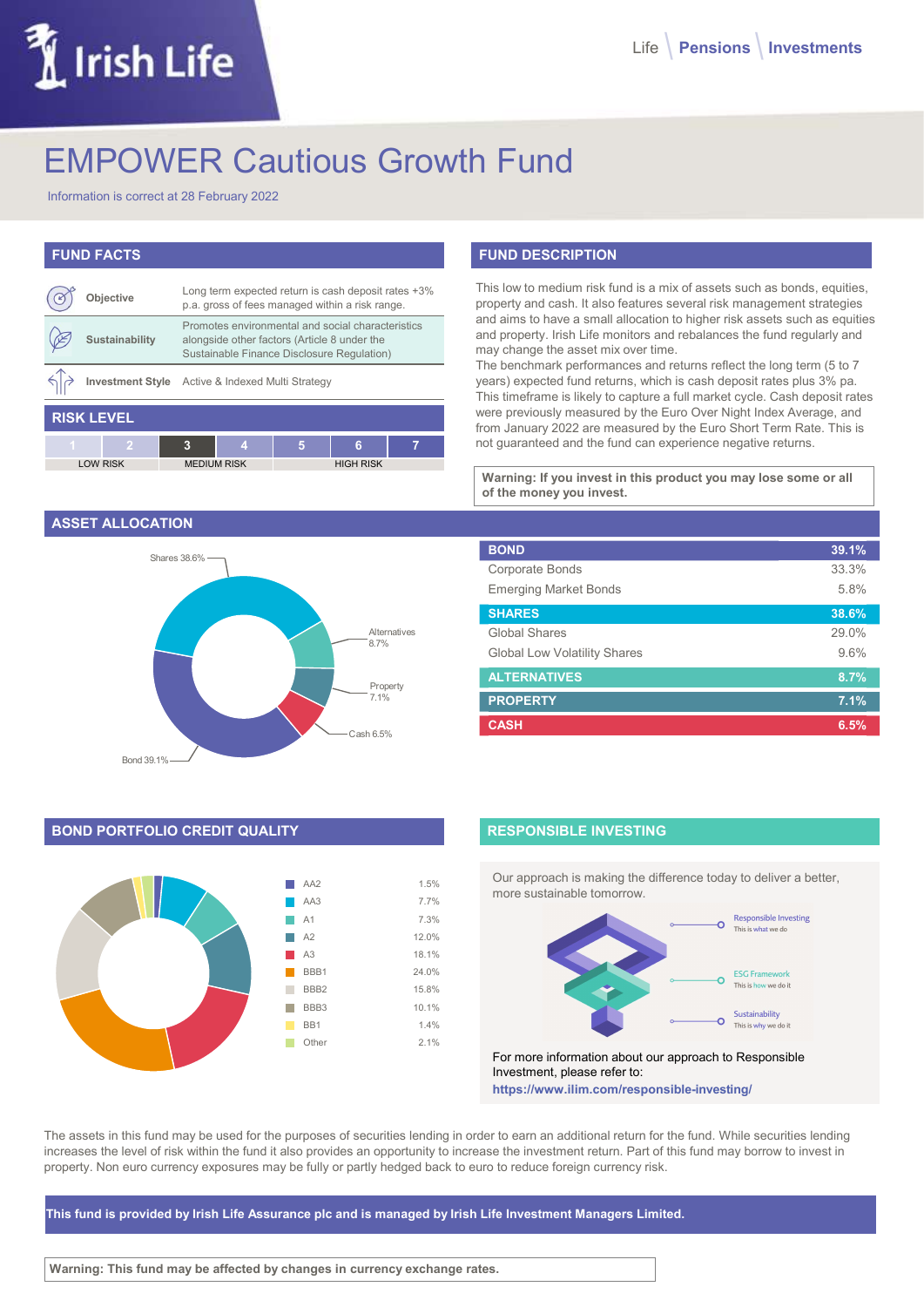#### SHARE SECTOR DISTRIBUTION

| <b>SECTOR</b>                 | % of FUND |
|-------------------------------|-----------|
| Information Technology        | 22.5%     |
| <b>Consumer Discretionary</b> | 13.1%     |
| <b>Health Care</b>            | 13.0%     |
| Financials                    | 13.0%     |
| Industrials                   | 8.0%      |
| <b>Communication Services</b> | 7.4%      |
| <b>Consumer Staples</b>       | 6.8%      |
| <b>Materials</b>              | 4.9%      |
| Energy                        | 3.9%      |
| Other                         | 7.4%      |

#### RISK MANAGEMENT STRATEGIES



# CALENDAR YEAR RETURN

|           | <b>YTD</b> |  |
|-----------|------------|--|
| Fund      | $-4.68%$   |  |
| Benchmark | 0.39%      |  |

#### PERFORMANCE AS AT 28/02/2022

|           | 1 Month  | <b>Since Launch</b> |
|-----------|----------|---------------------|
| Fund      | $-2.55%$ | $-4.30\%$           |
| Benchmark | 0.19%    | 0.54%               |

Fund returns are quoted before taxes and after a standard annual management charge of 0.29%. Annual fund management charges are calculated and deducted based on the offer price of the fund. The unit price and value of the fund are always quoted after an allowance has been made for the fund management charge. There is no Bid/Offer spread.

Launch Date (for the series used in the above performance illustration) = 10 Dec 2021; YTD = year to date; p.a. = per annum Source: Irish Life Investment Managers

Benchmark: The standard against which the performance of the fund is measured. It typically includes market indices or weighted combinations of these as appropriate.

Warning: Past performance is not a reliable guide to future performance.

Warning: The value of your investment may go down as well as up.